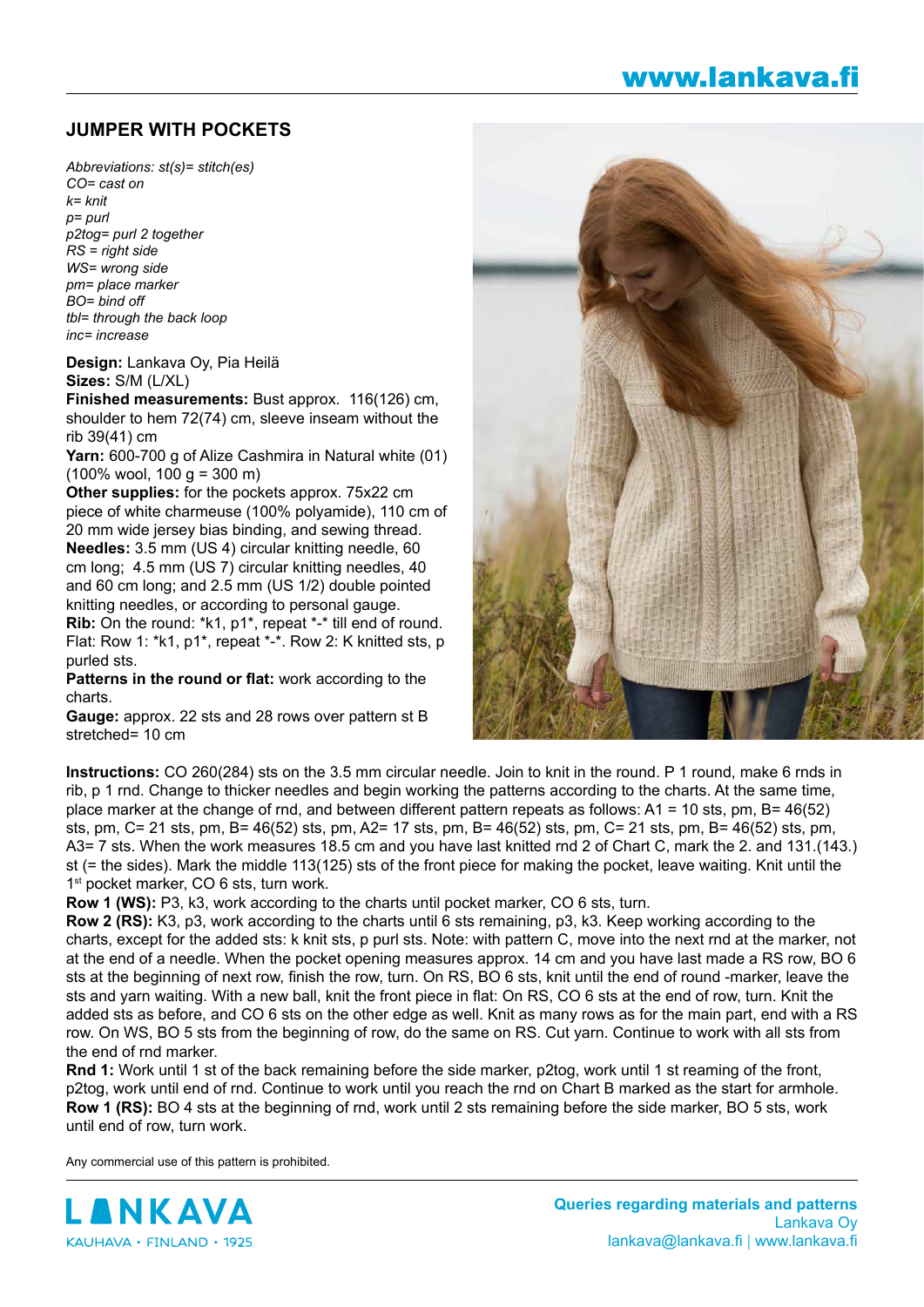**Row 2:** BO 1 st, work until end of row, cut yarn and leave sts waiting. Work WS row with the front sts, cut yarn and leave sts waiting = 125(137)sts at front and back.

Left sleeve: CO 52(56) sts on double pointed needles, and divide the sts on 4 needles:  $14+12(14)+14+12(14)$  sts. Join to knit in the round. P 1 rnd, work rib until the work measures 4 cm. Make an opening for the thumb between  $3<sup>rd</sup>$  and  $4<sup>th</sup>$  needle as follows:

**Row 1 (RS):** Continue rib with needles 1, 2, and 3, turn work.

**Row 2:** Work in rib until the opening, turn.

**Row 3:** At the beginning of row, p2tog, work until end of row. Continue to work in flat for 4.5 cm and end with a RS row. Close the opening by knitting the sts on needle 4 on the same needle as the sts on needle 3. Continue to work on the round, increase 1 st at the beginning of needle 4 by picking up the loop between needles and knitting it tbl. When the rib measures 12 cm, p 1 rnd. Change to 40 cm cable. Increase on the following rnd as follows: k 2 sts tbl, \*inc 1 (=pick up the loop between sts and knit it tbl),  $k4^*$ , repeat \*-\*, inc 1, k1, k1 tbl = 65(71) sts. Always knit the first 2 sts and the last st of rnd tbl (=sleeve inseam), with other sts work according to Chart B. When you have worked approx. 8(11) cm according to Chart B and the last 6-rnd square is complete, begin incs as follows: k2 tbl, inc 1 (k or p the increased st to match the pattern), work until 1 st remaining before the end of rnd, inc 1, k1 tbl. Repeat increases like this every 12<sup>th</sup> rnd 5 more times = 77(83) sts. When the sleeve measures appox. 48(51) cm and you have done a full square, begin decreases.

**Row 1 (RS):** BO 3 sts at the beginning of row, work until end of row, turn.

**Row 2:** BO 2 sts, work until end of row =72(78) sts. Leave the sts and yarn waiting.

**Right sleeve:** Work as the left sleeve, but make the thumb opening between needles 1 and 2. Increase after the rib as follows: k1 tbl, k1, \*inc 1, k4\*, repeat \*-\*, inc 1, k2 tbl. For the armhole, first BO 2 sts on RS, then 3 sts on WS. Cut yarn and leave sts waiting.

Yoke: Join all pieces on 1 circular needle, so that they are in the following order: left sleeve, front piece, right sleeve, back piece = 394(430) sts. Mark sts 2-4 of both edges of the front and back pieces (= 3-st vertical stripes). Work these stripes always according to the first 3 sts in Chart A1. When you decrease: p2tog on both sides of the markers, and on rnds without decreases, p the sts next to the markers. Begin working the yoke at the left sleeve: **Rnd 1:** Move the last st of the back piece on the left needle, p2tog the moved st and the first st of the sleeve, \*continue to work according to the charts and p2tog on both sides of the marker\*, repeat \*-\* 2 more times, work until 2 sts remaining before marker, p2tog, work the marked sts. Repeat these p2tog decreases at both sides of the marker every rnd for 2 more rnds.

After this, decrease only at the sleeve's side every  $4<sup>th</sup>$  rnd for 13(17) times, then every  $2<sup>nd</sup>$  rnd for 9(5) times, and at the same time, on the side of the front and back pieces, decrease on every 2<sup>nd</sup> rnd for 35(47) times, and after this, only for size **S/M**: every 3th rnd for 5 times = 70(74) sts. Note: Mark the decreases on paper, etc. to make it easier to keep count. When you have worked till the end of Chart B for the body, begin a horizontal stripe. Keep working the raglan decreases and Chart C (21 sts) as instructed before, but work with other sts as follows:

**Rnd 1:** Knit, except knit 2 together at the middle of each k4-stripe done according to Chart B (sleeves -20 sts, front and back -24 sts).

**Rnd 2:** Purl, and for size **L/XL** decrease at even spaces at both front and back 2 sts (4 sts decreased in total). **Rnd 3:** Purl. Then, mark 2 middle sts of each sleeve. Work for 8 rnds according to the charts: Chart D for the body, Chart D1 for sleeve. Then work 3 rnds as follows, except keep working the raglan decreases as before. **Rnds 1-2:** Purl.

**Rnd 3: S/M:** Knit, and decrease at even spaces 2 sts at both sleeves (-4 sts), front, and back (-4 sts). **L/XL:** Knit, and increase at even spaces at front and back 4 sts (+8 sts), but decrease at the sleeves at even spaces 4 sts (-8 sts). Continue to work according to Chart A1 and align the 3-st stripe of front and back, and the 2-st purl stripe of sleeve at the middle. When you have completed the raglan decreases, work 8(5) more rnds without decreases. Knit 1 rnd, purl 1 rnd, BO all sts loosely.

**Finishing:** Sew closed the openings at the armpits. Sew together the 6 sts added for the pocket openings. Weave in all ends and steam the work. Copy the pattern for the pocket, and use it to cut 4 pieces. Make folds at the openings along the broken lines and sew. Place 2 pocket pieces on top of each other, baste, and sew the bias binding to cover the raw edges. Work the same for the other pocket. Pin the pockets from WS to the openings and sew by hand at the edge of the added sts, and at the end of the fold. Make sure that the stitches can stretch with the knit.

Any commercial use of this pattern is prohibited.

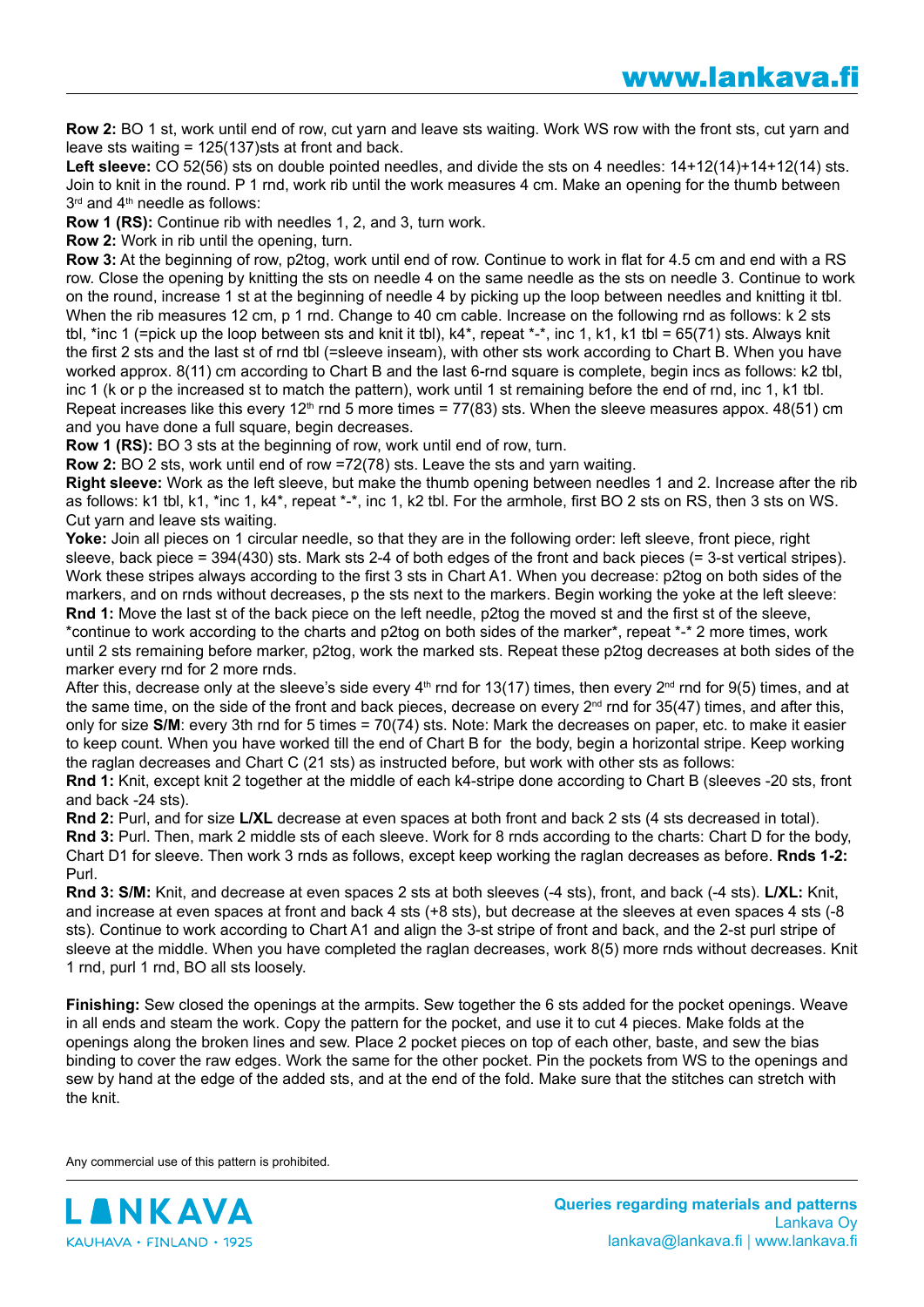## www.lankava.fi



Any commercial use of this pattern is prohibited.